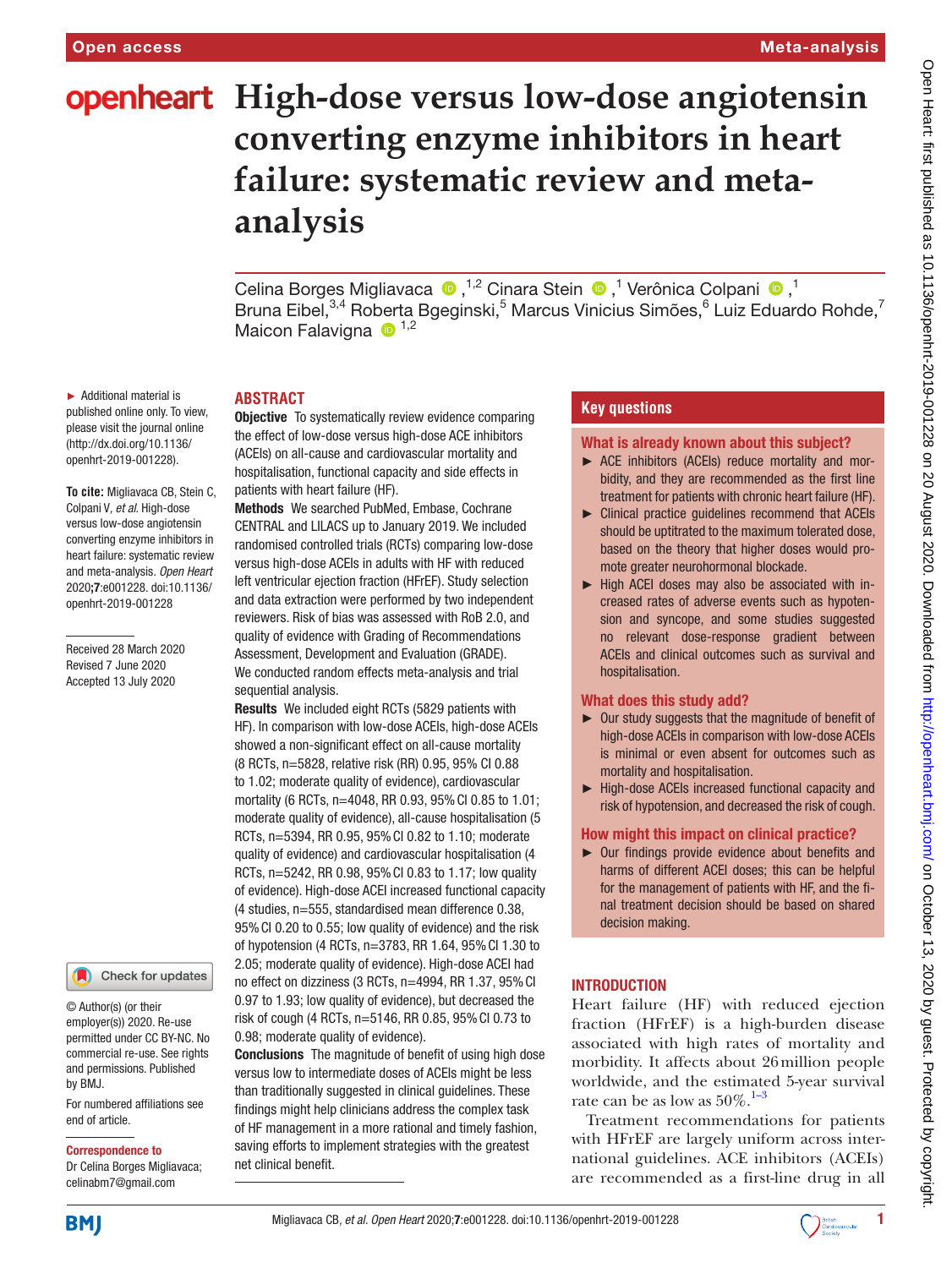proposed treatment algorithms.<sup>4-8</sup> Since the 1980s, several clinical trials have consistently shown that ACEIs reduce mortality and morbidity, improve functional capacity and are associated with benefits in clinical symptoms, haemodynamic features and ventricular remodelling.<sup>910</sup>

Clinical practice guidelines recommend that ACEIs should be uptitrated to the maximum tolerated dose in order to achieve better outcomes. $4-7$  These recommendations are based in part on the opinions of HF experts, considering the pharmacological mechanism of these drugs, assuming that higher doses would promote greater neurohormonal blockade. They are also supported by observational studies which showed that patients treated with <50% the recommended dose might have higher risk of death and hospitalisation. $11$  However, high doses of ACEIs may also be associated with increased rates of adverse events such as hypotension and syncope. In addition, some reports have suggested no relevant doseresponse gradient between ACEI and clinical outcomes such as survival and hospitalisation. $^{12\ 13}$ 

Considering that uncertainty remains regarding this issue, our aim was to systematically review the effect of high-dose versus low-dose ACEIs in patients with HFrEF. A systematic review of current evidence may provide additional information and increase the precision of effect estimates in order to best assist clinicians in customising treatment of patients with HF.

# **METHODS**

#### Protocol and registration

This systematic review was conducted in accordance with the Cochrane Handbook for Systematic Reviews of Interventions and reported according to the Preferred Reporting Items for Systematic Reviews and Meta-Analysis[.14 15](#page-6-0) The protocol was registered at the International Prospective Register of Systematic Reviews (PROS-PERO), under identification number CRD42017070397.

# Search strategy

We systematically searched MEDLINE (via PubMed), Embase, Cochrane CENTRAL and LILACS from inception to January 2019. Moreover, we conducted a hand search of the reference lists of relevant articles as an additional source of studies. The following terms were used: 'angiotensin-converting enzyme inhibitors', 'dose comparison', 'low dose', 'high dose', 'heart failure' and 'randomised clinical trial'. We did not include words related to the outcomes of interest to enhance search sensitivity. The search was not restricted by language or publication date filters. We adapted the search terms to fit the requirements of each database. The complete search strategy is presented in [online supplementary material 1.](https://dx.doi.org/10.1136/openhrt-2019-001228)

# Eligibility criteria and outcomes of interest

We included randomised clinical trials assessing the effect of high-dose versus low-dose ACEIs in adults (aged >18years) with chronic HF of any aetiology and reduced left ventricular ejection fraction (<50%).

Open Heart: first published as 10.1136/openhrt-2019-001228 on 20 August 2020. Downloaded from http://openheart.bmj.com/ on October 13, 2020 by guest. Protected by copyright Open Heart: first published as 10.1136/openhrt-2019-001228 on 20 August 2020. Downloaded from <http://openheart.bmj.com/> on October 13, 2020 by guest. Protected by copyright

We excluded preclinical studies, observational studies, systematic reviews and meta-analyses, case studies, letters, editorials and conference abstracts.

The outcomes of interest were all-cause mortality, cardiovascular mortality, all-cause hospitalisation, cardiovascular hospitalisation, functional capacity, quality of life and adverse effects. In order to define relevant clinical outcomes, we conducted a literature search and consulted a patient representative. Patients with HF attri-bute greater value to quality of life than to longevity.<sup>[16](#page-6-1)</sup> Accordingly, patients ascribed higher weight to functional capacity (dyspnoea, daily activities) and adverse effects and lower value to hospitalisation and mortality than healthcare professionals.

# Study selection and data extraction

First, we deleted duplicates and screened titles and abstracts from the search results. Studies clearly not meeting the inclusion criteria were excluded. Then, the full text of selected references was assessed, and studies meeting the prespecified eligibility criteria were included in the review.

We then extracted relevant data from the selected studies using predesigned tables. Extracted data included methodological characteristics of the studies and outcomes of interest. The authors of the selected studies were contacted by email if full data were not available. We used each study's classification of high-dose or low-dose ACEI. When needed, data were extracted from figures or graphs using WebPlotDigitizer.[17](#page-6-2) If the study did not report the SD, we estimated it from the p value or used the SD provided for the same outcome in other treatment groups in the same study.

All steps of study selection and data extraction were conducted by two independent reviewers. Disagreements regarding study selection and data extraction were resolved through consensus or by a third reviewer.

# Risk of bias and quality assessment

Two independent reviewers critically appraised the included studies using RoB  $2.0<sup>18</sup>$  The overall quality of evidence was assessed using the Grading of Recommendations Assessment, Development and Evaluation (GRADE) framework.<sup>19</sup> Discrepancies in quality assessment were resolved through consensus or by a third reviewer.

# Data analysis

After data extraction, pooled effect estimates were obtained by comparing the change from baseline to study end for each group (for continuous outcomes) and relative risk (for categorical outcomes) using a random effects model with the DerSimonian and Laird as variance estimator. We assessed heterogeneity using the I² statistic. Results were presented as forest plots with point estimates and 95% CIs. Meta-analyses were conducted in R statis-tical software V.3.5.0,<sup>[20](#page-6-5)</sup> with package *meta* V.4.9–1.<sup>[21](#page-6-6)</sup>

To assess the sufficiency of pooled evidence, we conducted trial sequential analysis (TSA) for the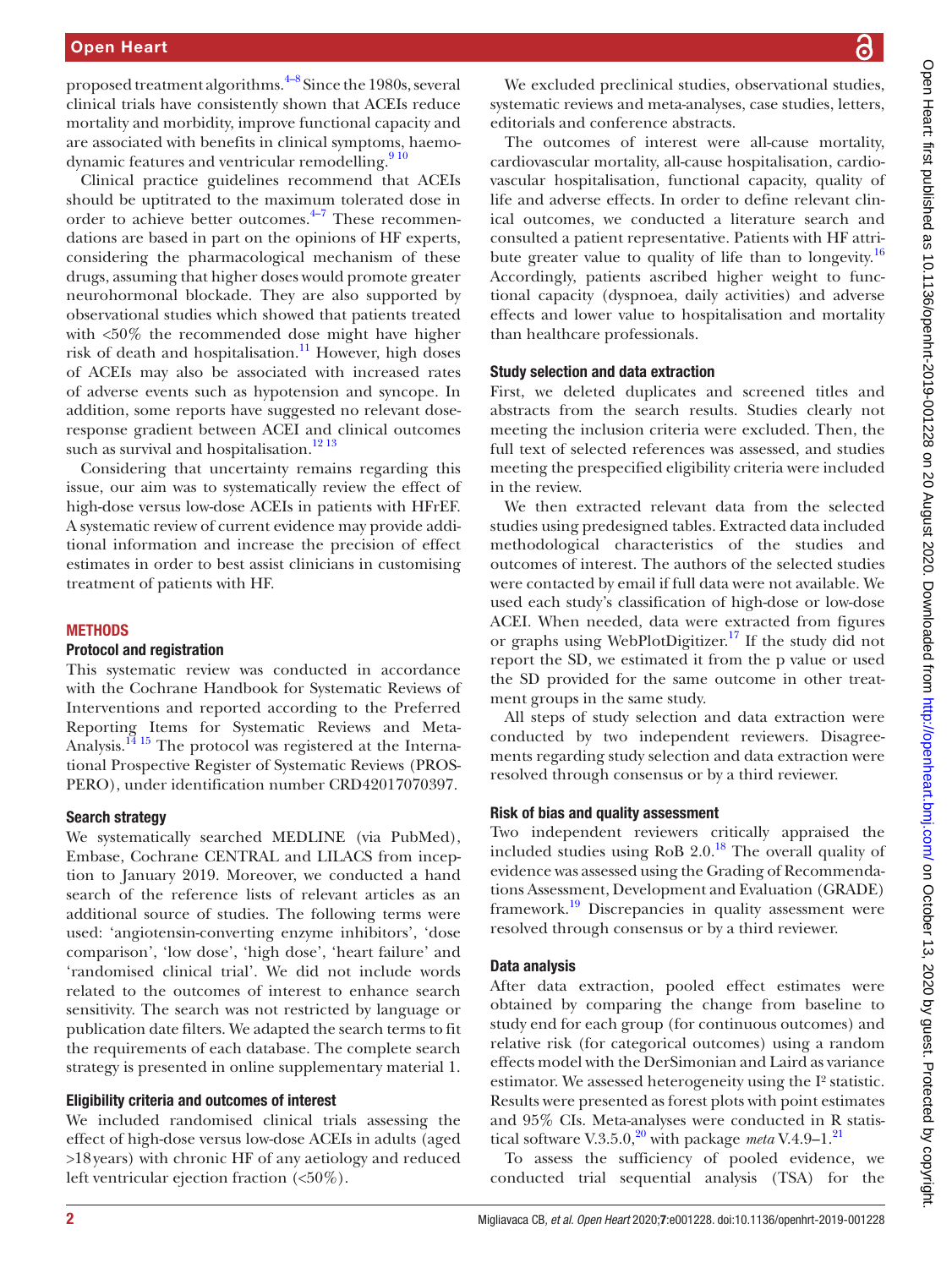

<span id="page-2-0"></span>Figure 1 Flow chart of study selection.

outcomes all-cause mortality and all-cause hospitalisation.<sup>22</sup> We estimated the required information size based on the observed rate of events in the low-dose ACEI group, the diversity suggested by the pairwise meta-analysis, an alpha level of 5%, a statistical power of 80% and a relative

risk reduction (RRR) of 10% and 15% for each individual outcome. We chose the RRR of 10% because we consider it a clinically relevant effect, and the RRR of 15% because this is the mortality risk reduction threshold for ACEIs in this population, according to previous meta-analysis. $^{23}$  $^{23}$  $^{23}$ 

Based on the required information size, we estimated the adjusted thresholds for statistical significance and the futility boundaries when the required sample size was not reached. Trial sequential analysis were conducted in TSA V.0.9.5.10 Beta. $^{24}$ 

# RESULTS

# Description of studies

We identified 6021 studies in our initial search. Eight met the inclusion criteria, providing data from 5829 partici-pants.<sup>[12 13 25–30](#page-5-4)</sup> [Figure](#page-2-0) 1 shows the flow diagram of study selection.

All studies provided reasonably clear descriptions of the participants, protocols and interventions. The mean age of participants ranged from 56 to 70 years, and the New York Heart Association functional class of HF ranged from I to IV. Captopril, enalapril, spirapril, quinapril, imidapril and lisinopril were the ACEIs studied. The definition of high dose and low dose varied across studies. Median follow-up was 6 months, ranging from 3.0 to 45.7 months. [Table](#page-2-1) 1 summarises the main characteristics of the included studies.

<span id="page-2-1"></span>

| MAin characteristics of included studies<br><b>Table 1</b>                           |           |                            |                    |                                      |                                   |                                                      |                                                         |                       |  |  |  |  |
|--------------------------------------------------------------------------------------|-----------|----------------------------|--------------------|--------------------------------------|-----------------------------------|------------------------------------------------------|---------------------------------------------------------|-----------------------|--|--|--|--|
| Study,<br>country                                                                    | N (total) | Age<br>(mean±SD,<br>years) | <b>Male</b><br>(%) | <b>Functional</b><br>class<br>$(\%)$ | <b>LVEF</b><br>(mean $\pm$ SD, %) | Intervention<br>(high-dose ACEI)                     | Control<br>(low-dose ACEI)                              | Follow-up<br>(months) |  |  |  |  |
| Clement et $al^{25}$<br><b>Belgium</b>                                               | 298       | 64.96±10.24                | 69.10              | 1: 12.40<br>II: 37.95<br>III: 49.65  | <b>NR</b>                         | Captopril, 50 mg twice<br>daily                      | Captopril, 25 mg twice<br>daily                         | 24                    |  |  |  |  |
| Nanas et $a12$<br>Greece                                                             | 248       | 56.16±12.67                | 85.10              | II: 42.05<br>III: 44.45<br>IV: 10.75 | $19.39 + 8.98$                    | Enalapril, 30 mg twice<br>daily                      | Enalapril, 10 mg twice<br>daily                         | 12                    |  |  |  |  |
| <b>The Network</b><br>Investigators, <sup>13</sup><br><b>UK</b>                      | 1533      | 70                         | 63.67              | II: 64.67<br>III: 33<br>IV: 2.33     | <b>NR</b>                         | Enalapril, 10 mg twice<br>daily                      | Enalapril, 2.5 mg twice<br>daily or 5 mg twice<br>daily | $6\phantom{1}6$       |  |  |  |  |
| Pacher et al <sup>26</sup><br>Austria                                                | 83        | $56 + 9.99$                | 83.13              | II: 2.40<br>III: 79.52<br>IV: 18.07  | <b>NR</b>                         | Enalapril, 20 mg twice<br>daily                      | Enalapril, 5 mg twice<br>daily                          | 12                    |  |  |  |  |
| Packer et al <sup>27</sup><br><b>USA</b>                                             | 3164      | 63.60±12.88                | 79.52              | II: 15.58<br>III: 77.31<br>IV: 7.11  | $23\pm 6$                         | Lisinopril, 32.5-35 mg/<br>day                       | Lisinopril: 2.5-5 mg/<br>day                            | 36                    |  |  |  |  |
| Riegger, <sup>28</sup><br>Germany                                                    | 169       | $66*$                      | 38.6               | II: 59.3<br>III: 40.7                | <b>NR</b>                         | Quinapril, 10 mg twice<br>daily or 20 mg twice daily | Quinapril, 5 mg twice<br>daily                          | 3                     |  |  |  |  |
| van Veldhuisen et al <sup>29</sup><br>The Netherlands,<br><b>Belgium and Germany</b> | 182       | $61.33 \pm 8.96$           | 79.33              | II: 77.67<br>III: 22.33              | $33.69 \pm 8.73$                  | Imidapril, 10 mg twice<br>daily                      | Imidapril, 2.5 mg twice<br>daily or 5 mg twice<br>daily | 3                     |  |  |  |  |
| Widimský et al <sup>30</sup><br><b>Czech Republic</b>                                | 152       | $57.5 \pm 10$              | 83                 | II: 25<br>III:56<br>IV:19            | $28 + 8$                          | Spirapril, 6 mg once<br>a day                        | Spirapril, 1.5 mg once a 3<br>day or 3 mg once a day    |                       |  |  |  |  |

\*Median.

ACEI, ACE inhibitor; LVEF, left ventricular ejection fraction; NR, not reported.;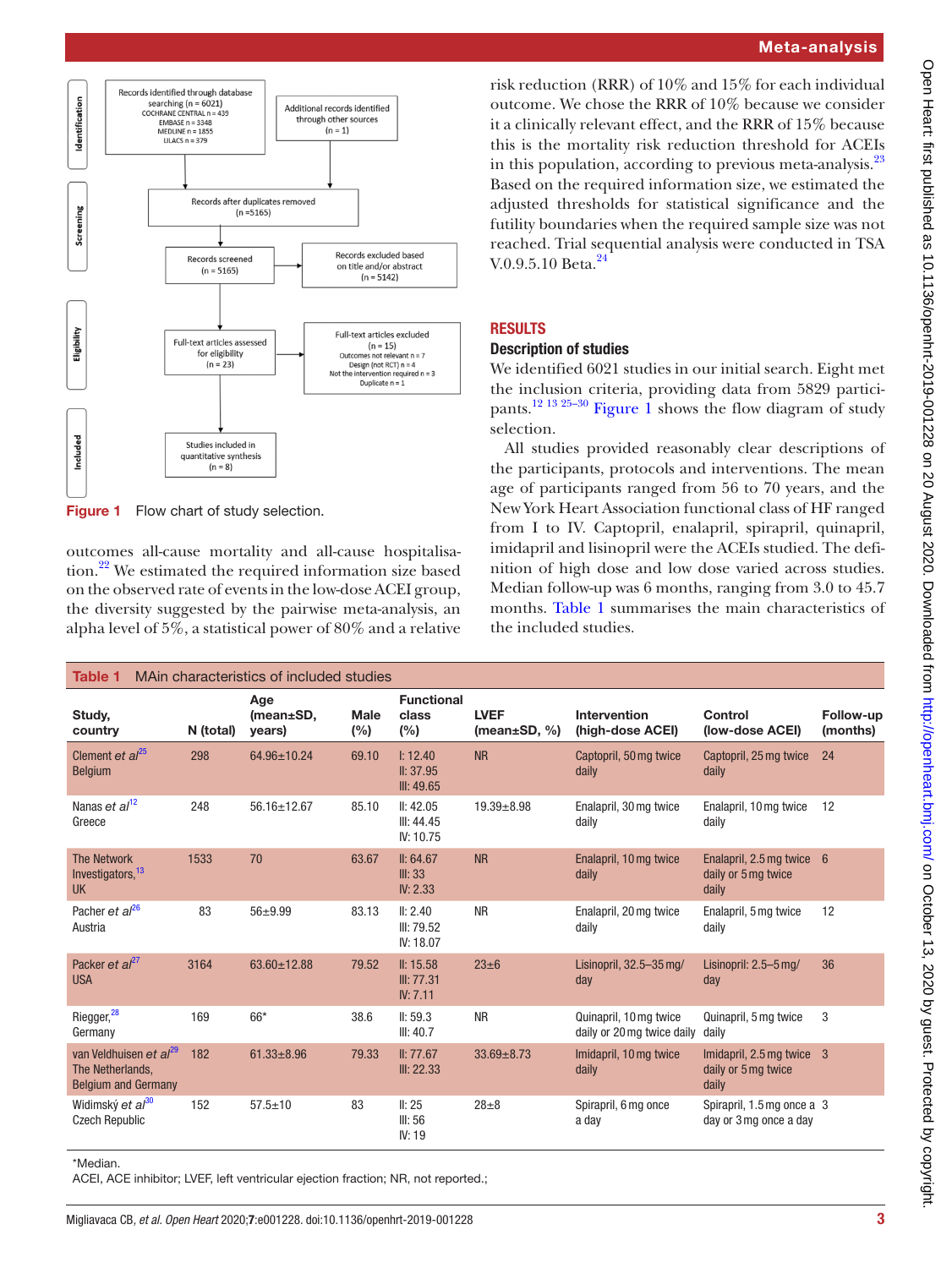| <b>4.All cause mortality</b>                                                                                                                                                                                                                   |                                          |                                                                                       |                          |                                                   |                                            |                                          |                                              |                                                                                                       |                                                  |
|------------------------------------------------------------------------------------------------------------------------------------------------------------------------------------------------------------------------------------------------|------------------------------------------|---------------------------------------------------------------------------------------|--------------------------|---------------------------------------------------|--------------------------------------------|------------------------------------------|----------------------------------------------|-------------------------------------------------------------------------------------------------------|--------------------------------------------------|
| Study                                                                                                                                                                                                                                          |                                          | <b>High dose</b><br><b>Events Total Events Total</b>                                  |                          | Low dose                                          |                                            | <b>Risk Ratio</b>                        | <b>RR</b>                                    | 95%-Cl Weight                                                                                         |                                                  |
| Clement et al. <sup>25</sup><br>Nanas et al. <sup>12</sup><br>The NETWORK investigators <sup>13</sup><br>Pacher et al. <sup>26</sup><br>Packer et al. <sup>27</sup><br>Riegger <sup>28</sup>                                                   |                                          | 152<br>12<br>23<br>126<br>15<br>516<br>$\overline{7}$<br>41<br>666<br>1568<br>0<br>57 |                          | 11<br>22<br>38 1016<br>8<br>717 1596<br>$\Omega$  | 146<br>122<br>42<br>112                    |                                          |                                              | 1.05 [0.48; 2.30]<br>1.01 [0.60; 1.72]<br>0.78 [0.43; 1.40]<br>0.90 [0.36; 2.25]<br>0.95 [0.87; 1.02] | 1.0%<br>2.1%<br>1.7%<br>0.7%<br>94.3%<br>0.0%    |
| Van Veldhuisen et al. <sup>29</sup><br>Widimsky et al. <sup>30</sup>                                                                                                                                                                           |                                          | $\mathbf 0$<br>60<br>3<br>51                                                          |                          | $\overline{c}$<br>$\overline{2}$                  | 122<br>101                                 |                                          |                                              | 0.40 [0.02; 8.30]<br>2.97 [0.51; 17.22]                                                               | 0.1%<br>0.2%                                     |
| Random effects model<br>Heterogeneity: $I^2 = 0\%$ , $\tau^2 = 0$                                                                                                                                                                              |                                          | 2571                                                                                  |                          | 3257                                              | 0.2                                        | 5<br>$\overline{\mathbf{c}}$<br>0.5<br>1 | 20                                           | 0.95 [0.88; 1.02] 100.0%                                                                              |                                                  |
| B. All cause hospitalisation                                                                                                                                                                                                                   |                                          |                                                                                       |                          |                                                   |                                            |                                          |                                              |                                                                                                       |                                                  |
| Study                                                                                                                                                                                                                                          |                                          | <b>High dose</b><br>Events Total Events Total                                         |                          | Low dose                                          |                                            | <b>Risk Ratio</b>                        | <b>RR</b>                                    | 95%-CI                                                                                                | Weight                                           |
| Clement et al. <sup>25</sup><br>Nanas et al. <sup>12</sup><br>The NETWORK investigators <sup>13</sup><br>Packer et al. <sup>27</sup><br>Widimsky et al. <sup>30</sup><br>Random effects model<br>Heterogeneity: $l^2$ = 28%, $\tau^2$ = 0.0080 |                                          | 22<br>152<br>28<br>126<br>93<br>516<br>584 1568<br>$\overline{4}$<br>51<br>2413       | 32<br>32<br>15           | 146<br>122<br>163 1016<br>621 1596<br>101<br>2981 |                                            |                                          | 0.66<br>0.85<br>1.12<br>0.96<br>0.53<br>0.95 | [0.40; 1.08]<br>[0.54; 1.32]<br>[0.89; 1.42]<br>[0.88; 1.05]<br>[0.18; 1.51]<br>[0.82; 1.10]          | 7.8%<br>9.5%<br>25.4%<br>55.3%<br>1.9%<br>100.0% |
|                                                                                                                                                                                                                                                |                                          |                                                                                       |                          |                                                   | 0.2                                        | 0.5<br>1<br>2<br>5                       |                                              |                                                                                                       |                                                  |
| $_\mathsf{C}.$ Functional capacity                                                                                                                                                                                                             | <b>High dose</b>                         |                                                                                       |                          | Low dose                                          |                                            | <b>Standardised Mean</b>                 |                                              |                                                                                                       |                                                  |
| Study                                                                                                                                                                                                                                          | Total Mean SD                            |                                                                                       | <b>Total Mean SD</b>     |                                                   |                                            | <b>Difference</b>                        | <b>SMD</b>                                   | 95%-CI                                                                                                | Weight                                           |
| Time<br>Riegger <sup>28</sup><br>Van Veldhuisen et al. <sup>29</sup><br>Widimsky et al. <sup>30</sup><br>Random effects model<br>Heterogeneity: $l^2 = 13\%$ , $\tau^2 = 0.0042$                                                               | 112<br>51<br>60<br>45<br>49<br>85<br>221 | 69<br>82<br>160                                                                       | 57<br>122<br>97<br>276   | 12<br>13<br>53                                    | 68<br>82<br>160                            |                                          | 0.57<br>0.39<br>0.20<br>0.39                 | [0.24; 0.89]<br>[0.08; 0.70]<br>$[-0.15; 0.54]$<br>[0.19; 0.59]                                       | 29.7%<br>32.2%<br>26.4%<br>88.3%                 |
| Workload<br>Pacher et al. <sup>26</sup><br>Random effects model<br>Heterogeneity: not applicable                                                                                                                                               | 30<br>16<br>30                           | 35                                                                                    | 28<br>28                 | 6                                                 | 39                                         |                                          | 0.27<br>0.27                                 | $[-0.25; 0.78]$<br>$[-0.25; 0.78]$                                                                    | 11.7%<br>11.7%                                   |
| Random effects model<br>Heterogeneity: $l^2 = 0\%$ , $\tau^2 = 0$                                                                                                                                                                              | 251                                      |                                                                                       | 304                      |                                                   | $-0.4$                                     | $0.2$ 0.4 0.6 0.8<br>0<br>$\overline{1}$ | 0.38                                         | [0.20; 0.55] 100.0%                                                                                   |                                                  |
| D. Side effects                                                                                                                                                                                                                                |                                          |                                                                                       |                          |                                                   |                                            |                                          |                                              |                                                                                                       |                                                  |
| Study                                                                                                                                                                                                                                          |                                          | <b>High dose</b><br>Events Total                                                      |                          | Low dose<br><b>Events Total</b>                   |                                            | <b>Risk Ratio</b>                        |                                              | 95%-CI<br><b>RR</b>                                                                                   |                                                  |
| Cough<br>Clement et al. <sup>25</sup><br>The NETWORK investigators <sup>13</sup><br>Packer et al. <sup>27</sup><br>Widimsky et al. <sup>30</sup><br>Random effects model<br>Heterogeneity: $I^2 = 0\%$ , $\tau^2 = 0$                          |                                          | 16<br>71<br>166 1568<br>$\mathbf 0$                                                   | 152<br>516<br>51<br>2287 | 16<br>1                                           | 146<br>152 1016<br>211 1596<br>101<br>2859 |                                          |                                              | 0.96<br>0.92<br>0.80<br>0.66<br>[0.03; 15.85]<br>0.85<br>[0.73; 0.98]                                 | [0.50; 1.85]<br>[0.71; 1.19]<br>[0.66; 0.97]     |
| Dizziness<br>Clement et al. <sup>25</sup><br>The NETWORK investigators <sup>13</sup><br>Packer et al. <sup>27</sup><br>Random effects model<br>Heterogeneity: $l^2 = 76\%$ , $\tau^2 = 0.0588$                                                 |                                          | 13<br>104<br>297 1568                                                                 | 152<br>516<br>2236       | 6                                                 | 146<br>192 1016<br>193 1596<br>2758        | 圜<br>≏                                   |                                              | 2.08<br>1.07<br>1.57<br>1.37<br>[0.97; 1.93]                                                          | [0.81; 5.33]<br>[0.86; 1.32]<br>[1.33; 1.85]     |
| Hypotension<br>Clement et al. <sup>25</sup><br>Packer et al. <sup>27</sup><br>Riegger <sup>28</sup><br>Widimsky et al. <sup>30</sup>                                                                                                           |                                          | 7<br>169 1568<br>0<br>$\overline{\mathbf{c}}$                                         | 152<br>57<br>51          | 3<br>0<br>1                                       | 146<br>107 1596<br>112<br>101              |                                          |                                              | 2.24<br>1.61                                                                                          | [0.59; 8.50]<br>[1.27; 2.03]                     |
| Random effects model<br>Heterogeneity: $I^2 = 0\%$ , $\tau^2 = 0$                                                                                                                                                                              |                                          |                                                                                       | 1828                     |                                                   | 1955                                       | Δ                                        |                                              | 3.96<br>[0.37; 42.66]<br>1.64<br>[1.30; 2.05]                                                         |                                                  |

<span id="page-3-0"></span>**Figure 2** Effect of ACE inhibitor dose on important outcomes according to patients' perspectives. (A) Allcause mortality. (B) All-cause hospitalisation. (C) Functional capacity. (D) Adverse effects.

# Risk of bias assessment

For the outcome all-cause mortality, two studies (25%) had low risk of bias, five (62.5%) had some concerns and one (12.5%) had high risk of bias. For all-cause hospitalisation, two studies (40%) had low risk of bias, two others (40%) presented some concerns and one (20%) had high risk of bias. Overall, studies did not report how randomisation, allocation concealment and blinding were conducted. Moreover, the lack of published or registered protocols was an issue for outcomes that could be assessed in multiple ways. A complete risk of bias assessment of the included studies is available in [online supple](https://dx.doi.org/10.1136/openhrt-2019-001228)[mentary material 2.](https://dx.doi.org/10.1136/openhrt-2019-001228) Quality of evidence assessment using GRADE is fully reported in [online supplementary mate](https://dx.doi.org/10.1136/openhrt-2019-001228)[rial 3.](https://dx.doi.org/10.1136/openhrt-2019-001228)

#### Effects of interventions

#### All-cause mortality

Eight randomised controlled trials (RCTs) (n=5828) evaluating all-cause mortality in subjects with HF were

included in the meta-analysis.<sup>12 13 25–30</sup> High-dose ACEIs were associated with a non-significant reduction in allcause mortality compared with low-dose ACEIs (RR 0.95, 95% CI 0.88 to 1.02, p=0.15,  $I^2=0\%$ ; moderate quality of evidence) ([figure](#page-3-0) 2).

# Cardiovascular mortality

For the cardiovascular mortality outcome, six RCTs  $(n=4048)$  were included in the meta-analysis.<sup>25–30</sup> Highdose ACEIs were associated with a non-significant reduction in cardiovascular mortality as compared with lowdose ACEIs (RR 0.93, 95% CI 0.85 to 1.01, p=0.09,  $I^2=0\%$ ; moderate quality of evidence) [\(online supplementary](https://dx.doi.org/10.1136/openhrt-2019-001228)  [material 4\)](https://dx.doi.org/10.1136/openhrt-2019-001228).

# All-cause hospitalisation

For all-cause hospitalisation, five RCTs (n=5394) were included in the meta-analyses.<sup>12 13 25 27 30</sup> High-dose ACEIs</sub> were associated with a non-significant reduction in hospitalisation when compared with low-dose ACEIs (RR 0.95, 95% CI 0.82 to 1.10, p=0.46,  $I^2 = 28\%$ ; moderate quality of evidence) ([figure](#page-3-0) 2).

# Cardiovascular hospitalisation

Four RCTs (n=5242) assessing cardiovascular hospitalisation in subjects with HF were included in the metaanalysis[.12 13 25 27](#page-5-4) High-dose ACEIs showed a neutral effect on cardiovascular hospitalisation when compared with low-dose ACEIs (RR 0.98, 95%CI 0.83 to 1.17, p=0.86,  $I^2$ =26%; low quality of evidence) (online supplementary [material 4\)](https://dx.doi.org/10.1136/openhrt-2019-001228).

# Functional capacity

Functional capacity in subjects with HF was assessed through exercise time (in seconds) in three RCTs (n=497) and through maximal workload (in watts) in one RCT  $(n=58)$ , which were included in the meta-analysis.<sup>[26 28–30](#page-6-11)</sup> High-dose ACEIs increased functional capacity by 0.38 SDs (standardized mean difference 0.38, 95%CI 0.20 to 0.55, p<0.0001,  $I^2=0\%$ ; low quality of evidence), which, according to Cohen's classification, is considered a small effect [\(figure](#page-3-0) 2). $^{31}$  $^{31}$  $^{31}$ 

# Side effects

Cough was assessed in four RCTs (n=5146), dizziness in three RCTs (n=4994) and hypotension in four RCTs  $(n=3783)$ .<sup>13 25 27 28 30</sup> When compared with low-dose ACEIs, high-dose ACEIs reduced the risk of cough in 15% (RR 0.85, 95% CI 0.73 to 0.98, p=0.03, I<sup>2</sup>=0%; moderate quality of evidence), did not change the risk of dizziness (RR 1.37, 95% CI 0.97 to 1.93, p=0.07,  $I^2$ =76%; low quality of evidence) and increased the risk of hypotension by 64% (RR 1.64, 95% CI 1.30 to 2.05, p<0.0001,  $I^2=0\%$ ; high quality of evidence) ([figure](#page-3-0) 2).

# Quality of life

Only 1 RCT, with 144 patients, assessed the outcome quality of life using the 'Living with Heart Failure' questionnaire. $30$  This questionnaire comprises 21 questions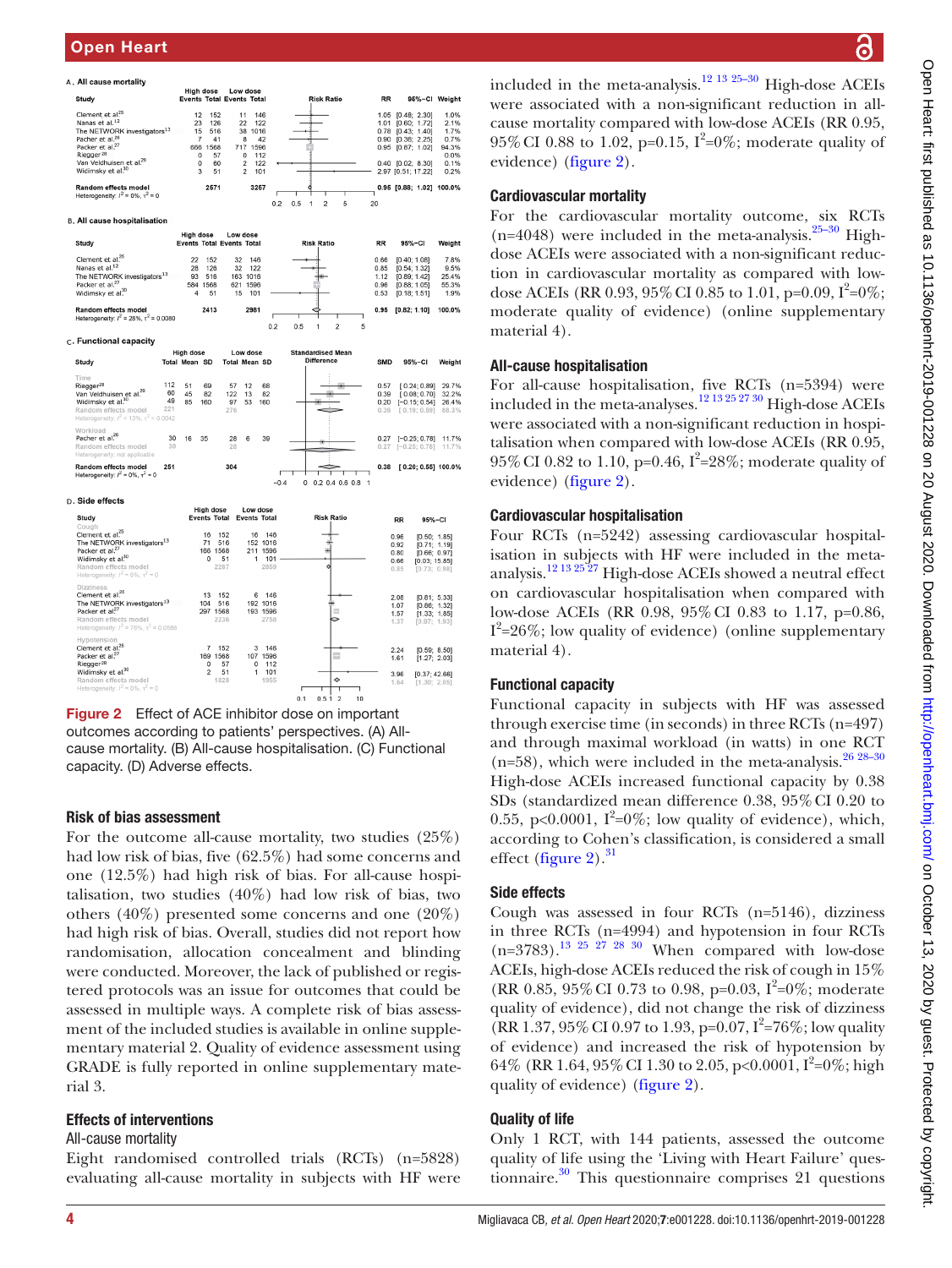about how HF affects physical, emotional and socioeconomic aspects for patients. Higher scores indicate greater impact; the maximum score is 105, and studies consider the minimally important difference as  $5$  points.<sup>32</sup>

The baseline mean score for all patients was 44 points. After 3 months, the mean change was −6 points for the high-dose ACEI group and −10 points for the low-dose ACEI group. The mean difference was −4, with limited clinical significance, as the difference observed is smaller than the estimated minimally important difference for the outcome.

# Trial sequential analysis

For an RRR of 15% in all-cause mortality, we estimated a diversity adjusted required information size (DARIS) of 3969. The meta-analysis included 5828 patients, without finding a statistically significant reduction in mortality. Therefore, we have high confidence that highdose ACEIs do not reduce the risk of mortality by 15% or more. However, the required sample size to detect an RRR of 10% is 9097. Therefore, a risk reduction of 10% cannot be discarded with the available analysis [\(online](https://dx.doi.org/10.1136/openhrt-2019-001228) [supplementary material 5\)](https://dx.doi.org/10.1136/openhrt-2019-001228).

For all-cause hospitalisation, we included 5394 patients in the meta-analysis. For this outcome, risk reductions of 15% or 10% cannot be ruled out because the required sample size has not been achieved (DARIS=10372 for 15% RRR and 23717 for 10% RRR) [\(online supplemen](https://dx.doi.org/10.1136/openhrt-2019-001228)[tary material 5](https://dx.doi.org/10.1136/openhrt-2019-001228)).

# **DISCUSSION**

The present study is an up-to-date and comprehensive systematic review with meta-analysis of randomised clinical trials complemented with TSA focused on ascertaining the efficacy of using high-dose ACEIs on clinical outcomes in patients with HFrEF. It is relevant to mention that we used a definition of HFrEF as left ventricular ejection fraction <50%, and, therefore, patients with HF with midrange ejection fraction (a more recent classification) were also included. Our findings suggest that using high-dose versus low-dose ACEIs does not reduce overall mortality or hospital admissions. Although these findings must be viewed with caution, they run counter to current recommendations from clinical guidelines and HF experts to always attempt to achieve target dosing of HF drugs. $4-8$  As HF therapy involves multiple and complex pharmacological and non-pharmacological interventions, the concept that low versus intermediate ACEI doses on clinical outcomes might have no detrimental effect, or perhaps even no effect at all, is clinically attractive. In addition, there are several potential clinical advantages of using low to intermediate doses of ACEIs, such as reducing the risk of worsening renal function, hyperkalaemia, hypotension and non-adherence.

ACEIs decrease formation of angiotensin II by competitively inhibiting activity of ACE, the rate-limiting enzyme in formation of angiotensin  $II^{33}$  However, the inhibition

of circulating ACE to reduce plasma angiotensin II is probably not the sole significant action of ACEIs. Inhibition of ACE also leads to accumulation of other vasoactive peptides, such as bradykinin, which may significantly contribute to the clinical effects of this drug class.<sup>34</sup> This hypothesis is sustained by studies that have shown ACEIs produce haemodynamic effects at either low or high doses; however, a dose-gradient effect is often observed.<sup>[35](#page-6-20)</sup>

A study that addressed the question of ACEI dosing in HF was the ATLAS trial published in 1999. Parker *et al* suggested that high-dose ACEI reduced the hazard of the combined outcome of death and hospitalisation for any reason. However, individual outcomes were unchanged.<sup>[27](#page-6-12)</sup> Dosing of ACEIs in patients with HF has since been investigated in several studies due to continued uncertainty regarding the optimal dose. Previous literature reviews evaluated optimal dosing of ACEIs in HF with a specific focus on neurohormonal and clinical outcomes. These reviews suggested that clinicians should attempt to reach target doses and that higher doses may improve surrogate HF markers but without substantially impacting survival, corroborating our results. $3637$ 

Recently, Khan *et al* published a meta-analysis of RCTs seeking to investigate the effect of different doses of ACEI and angiotensin receptor blockers on clinical outcomes and drug discontinuation in patients with HF.<sup>[38](#page-6-22)</sup> This analysis incorporated six studies mixing ACEI (five reports) and angiotensin receptor blockers (one report). They observed a marginal benefit on all-cause mortality (6% relative reduction; p=0.05). Our results extend these findings, as we restricted our analysis to studies of ACEIs and used a more comprehensive search strategy, including a larger number of studies and assessing different outcomes. Overall, the magnitude of difference for mortality was similar in both reports.

Several strengths of the current analysis must be considered. We conducted a comprehensive literature search with explicit eligibility criteria and no language or date restrictions. Moreover, we systematically assessed the risk of bias on included studies and applied GRADE to determine the quality of the evidence. We also conducted TSA, which allowed us to assess the sufficiency of available data. Finally, we incorporated the perspective of patients with HF, who ascribed more value to outcomes such as quality of life and functional capacity than to hard clinical endpoints. Our data showed that high-dose ACEIs did significantly improve functional capacity, but also the risk of hypotension. Notably, high-dose ACEIs were associated with a decreased incidence of cough, which could in part be explained by a haemodynamic effect on pulmonary congestion. Importantly, dosing did not change the rate of discontinuation.

Some methodological aspects of our analysis deserve consideration. Despite our broad search, only eight studies were found in the literature, and the current meta-analysis was underpowered to detect small differences (<10%) in most outcomes. The available studies were conducted almost 20 years ago, what may be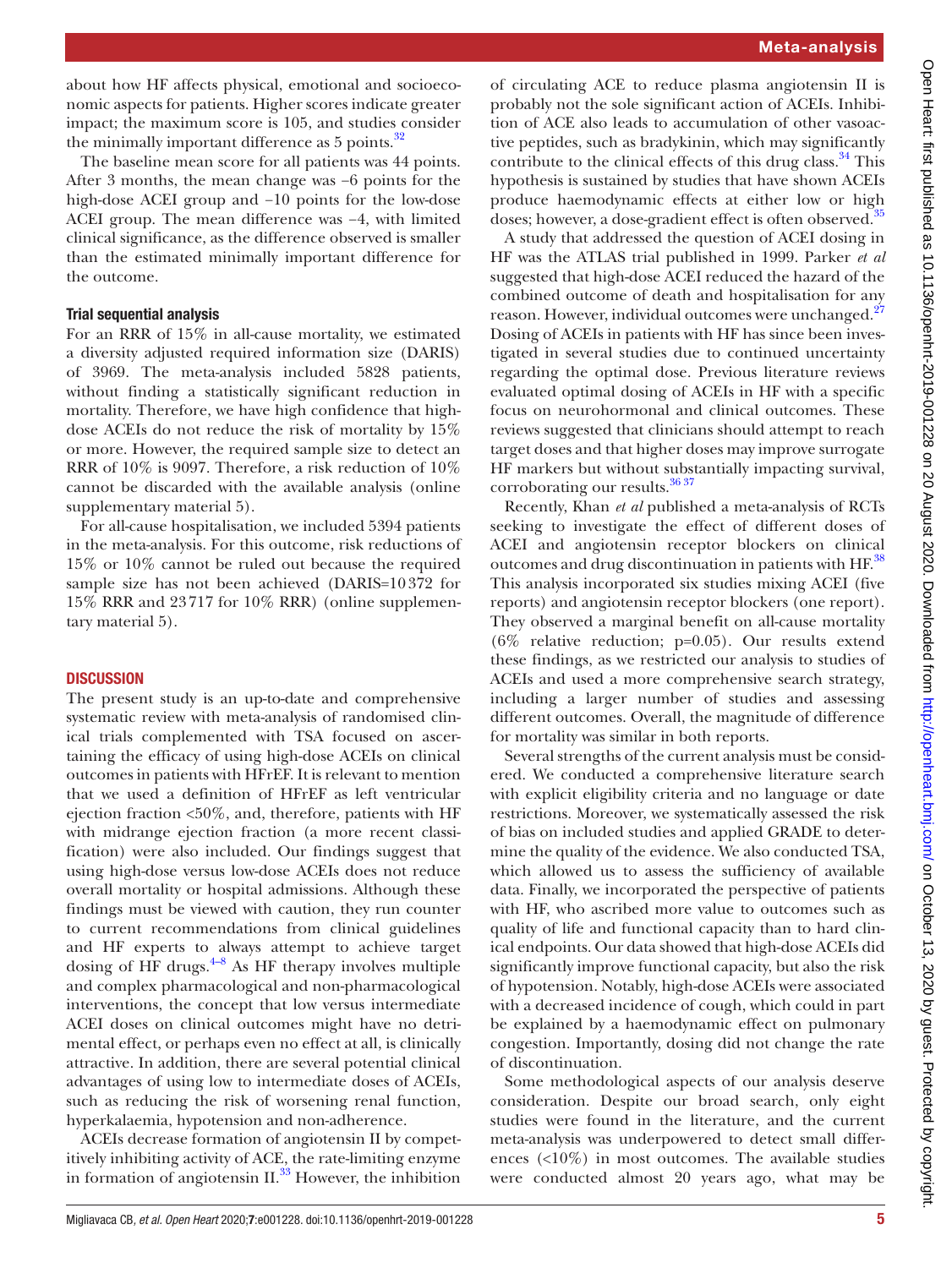associated with the fact that most had some concerns regarding risk of bias. It is also important that this may limit the external validity of these studies, since the management of HF has changed significantly over the last decades. Several important interventions, such as beta-blockers, aldosterone antagonists, neprilysin inhibitors and device therapy started to be widely used for HF only in the 2000s; however, ACEI uptitration still consists on a relevant clinical question nowadays. Moreover, ACEI doses and duration of therapy varied substantially among included studies, and, even though we expect the effects of ACEI to be consistent across different ACEI, we cannot ignore that there is a chance different ACEIs may have distinct effects on outcomes. Finally, many studies had short length of follow-up, limiting the assessment of outcomes such as mortality. Unfortunately, these limitations are intrinsic of the included studies and we cannot overcome them. From our understanding, these limitations show us there are still uncertainty related to ACEI uptitration in patients with HFrEF. Nevertheless, new RCTs with adequate follow-up and sample size are unlikely to arise. Real-world evidence data, based on large datasets of patients treated with current standards for HF, may provide complementary information with adequate power and external validity, adding meaningful information to better answer this question.

In conclusion**,** our study demonstrated that the magnitude of benefit of using high dose versus low to intermediate doses of ACEI might be minimal or even absent for hard outcomes in patients with HFrEF. High-dose ACEI improved functional capacity and decreased the incidence of cough, but increased the risk of hypotension. Physicians that care for patients with HF are facing huge challenges to implement multiple interventions (combinations of different drugs, devices and other nonpharmacological strategies) that have unquestioned efficacy. Although we acknowledge that uncertainty remains regarding the optimal dosing of ACEI, we believe that our results, taken together with previous reports, might help address these challenges in a more rational and timely fashion and help physicians implement those interventions with the greatest net clinical benefit.

#### Author affiliations

<sup>1</sup>Institute for Education and Research, Hospital Moinhos de Vento (HMV), Porto Alegre, RS, Brazil

<sup>2</sup>Programa de Pós-Graduação em Epidemiologia, Universidade Federal do Rio Grande do Sul, Porto Alegre, RS, Brazil

<sup>3</sup>Post Graduate Program in Health Sciences: Cardiology, Instituto de Cardiologia/ Fundação Universitária de Cardiologia (IC/FUC), Porto Alegre, RS, Brazil

4 Fisioterapia, Centro Universitário da Serra Gaúcha, Caxias do Sul, RS, Brazil <sup>5</sup>School of Kinesiology, Faculty of Health Sciences, University of Western Ontario, London, Ontario, Canada

<sup>6</sup>Cardiology Division, Universidade de São Paulo (USP), Ribeirão Preto, SP, Brazil <sup>7</sup> Cardiovascular Division, Hospital de Clínicas de Porto Alegre (HCPA), Porto Alegre, RS, Brazil

Acknowledgements The authors would like to thank patient representative Celina Borba Figueiredo for her important insights about the patient's perspective in heart failure management.

Contributors MF, LER and VC had the idea for this article. The concepts of this manuscript were discussed among all authors. BE and RB performed the literature search. CBM and CS conducted data analysis. CBM prepared the initial draft of the manuscript. Substantial revisions were made by all authors. MF and LER supervised the project. CBM and MF are the guarantors. The corresponding author attests that all listed authors meet authorship criteria and that no others meeting the criteria have been omitted.

Funding The authors have not declared a specific grant for this research from any funding agency in the public, commercial or not-for-profit sectors.

Competing interests None declared.

Patient consent for publication Not required.

Provenance and peer review Not commissioned; externally peer reviewed.

Data availability statement All data relevant to the study are included in the article or uploaded as supplementary information.

**Open access** This is an open access article distributed in accordance with the Creative Commons Attribution Non Commercial (CC BY-NC 4.0) license, which permits others to distribute, remix, adapt, build upon this work non-commercially, and license their derivative works on different terms, provided the original work is properly cited, appropriate credit is given, any changes made indicated, and the use is non-commercial. See: [http://creativecommons.org/licenses/by-nc/4.0/.](http://creativecommons.org/licenses/by-nc/4.0/)

#### ORCID iDs

Celina Borges Migliavaca<http://orcid.org/0000-0003-1389-2311> Cinara Stein <http://orcid.org/0000-0003-1833-8221> Verônica Colpani <http://orcid.org/0000-0002-7908-4213> Maicon Falavigna<http://orcid.org/0000-0002-2637-6837>

#### **REFERENCES**

- <span id="page-5-0"></span>1 Bloom MW, Greenberg B, Jaarsma T, *et al*. Heart failure with reduced ejection fraction. *[Nat Rev Dis Primers](http://dx.doi.org/10.1038/nrdp.2017.58)* 2017;3:17058.
- 2 van Riet EES, Hoes AW, Wagenaar KP, *et al*. Epidemiology of heart failure: the prevalence of heart failure and ventricular dysfunction in older adults over time. A systematic review. *[Eur J Heart Fail](http://dx.doi.org/10.1002/ejhf.483)* 2016;18:242–52.
- 3 Savarese G, Lund LH. Global public health burden of heart failure. *[Card Fail Rev](http://dx.doi.org/10.15420/cfr.2016:25:2)* 2017;3:7–11.
- <span id="page-5-1"></span>4 Ponikowski P, Voors AA, Anker SD, *et al*. 2016 ESC Guidelines for the diagnosis and treatment of acute and chronic heart failure: The Task Force for the diagnosis and treatment of acute and chronic heart failure of the European Society of Cardiology (ESC)Developed with the special contribution of the Heart Failure Association (HFA) of the ESC. *[Eur Heart J](http://dx.doi.org/10.1093/eurheartj/ehw128)* 2016;37:2129–200.
- 5 Yancy CW, Jessup M, Bozkurt B, *et al*. 2013 ACCF/AHA guideline for the management of heart failure: a report of the American College of cardiology Foundation/American heart association Task force on practice guidelines. *[J Am Coll Cardiol](http://dx.doi.org/10.1016/j.jacc.2013.05.019)* 2013;62:e147–239.
- 6 Ezekowitz JA, O'Meara E, McDonald MA, *et al*. 2017 comprehensive update of the Canadian cardiovascular Society guidelines for the management of heart failure. *[Can J Cardiol](http://dx.doi.org/10.1016/j.cjca.2017.08.022)* 2017;33:1342–433.
- 7 Scottish Intercollegiate Guidelines Network (SIGN). Management of chronic heart failure, 2016. Available: [https://www.sign.ac.uk/sign-](https://www.sign.ac.uk/sign-147-management-of-chronic-heart-failure.html)[147-management-of-chronic-heart-failure.html](https://www.sign.ac.uk/sign-147-management-of-chronic-heart-failure.html)
- 8 Bocchi EA, Braga FGM, Ferreira SMA, *et al*. Iii diretriz brasileira de insuficiência cardíaca crônica. *Arq Bras Cardiol* 2009;93.
- <span id="page-5-2"></span>9 SOLVD Investigators, Yusuf S, Pitt B, *et al*. Effect of enalapril on mortality and the development of heart failure in asymptomatic patients with reduced left ventricular ejection fractions. *[N Engl J Med](http://dx.doi.org/10.1056/NEJM199209033271003)* 1992;327:685–91.
- 10 Pfeffer MA, Braunwald E, Moyé LA, *et al*. Effect of captopril on mortality and morbidity in patients with left ventricular dysfunction after myocardial infarction. Results of the survival and ventricular enlargement trial. The SAVE Investigators. *[N Engl J Med](http://dx.doi.org/10.1056/NEJM199209033271001)* 1992;327:669–77.
- <span id="page-5-3"></span>11 Ouwerkerk W, Voors AA, Anker SD, *et al*. Determinants and clinical outcome of uptitration of ACE-inhibitors and beta-blockers in patients with heart failure: a prospective European study. *[Eur Heart J](http://dx.doi.org/10.1093/eurheartj/ehx026)* 2017;38:1883–90.
- <span id="page-5-4"></span>12 Nanas JN, Alexopoulos G, Anastasiou-Nana MI, *et al*. Outcome of patients with congestive heart failure treated with standard versus high doses of enalapril: a multicenter study. high enalapril dose Study Group. *[J Am Coll Cardiol](http://dx.doi.org/10.1016/S0735-1097(00)01025-1)* 2000;36:2090–5.
- <span id="page-5-5"></span>13 Clinical outcome with enalapril in symptomatic chronic heart failure; a dose comparison. The network Investigators. *[Eur Heart J](http://dx.doi.org/10.1053/euhj.1997.0839)* 1998;19:481–9.